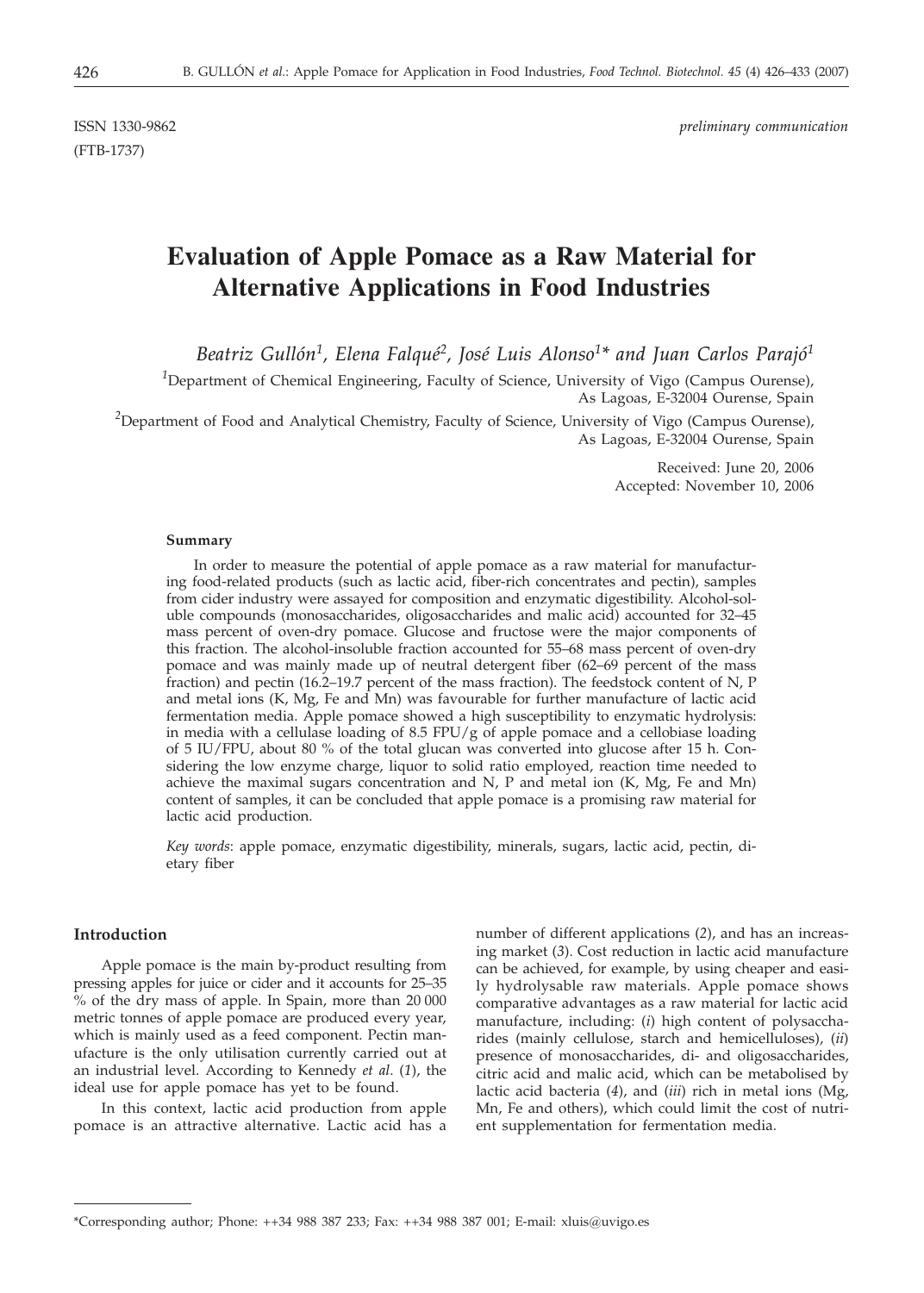Any assessment on the potential of apple pomace for further processing must be based on reliable data concerning its average composition and variation range. The composition of apple pomace depends on the varieties and origin of apples and on their ripening degree.

This work deals with the analysis of samples collected at different stages of ripening to measure both average compositional values and variation intervals, and their enzymatic digestibility by cellulase-cellobiase mixtures allowing the production of monosaccharide solutions suitable as fermentation media for lactic acid production.

## **Materials and Methods**

## *Raw material*

Nine samples of apple pomace (belonging to the varieties Pero invierno, Pero verano, Raxoi, Reineta, Reineta roja, Verdeñá, and Xoanina) were seasonally collected (from September 30, 2005 to October 28, 2005) from a local cider factory (Sidrería Gallega, Chantada, Lugo, Spain), dried at 60 °C for 24 h, milled and stored in polyethylene bags at –18 °C until use.

#### *Analytical methods*

The scheme of the analytical processing of samples is shown in Fig. 1.

Moisture and ashes were determined according to the methods ISO 638:1978 and ISO 776, respectively. Elemental nitrogen was determined with a Thermo Finnegan Flash EA<sup>TM</sup> 1112 analyzer, using 130 and 100 mL/min of He and  $O<sub>2</sub>$ , respectively, and an oven temperature of 50 °C. All determinations were made in triplicate. Protein content was obtained by multiplying the elemental N content by the universal factor of 6.25. Metals and elemental P were analyzed using a fast sequential atomic absorption spectrometer. In selected experiments, samples were digested in an MLS-1200 Microwave Labstation mega with 5 mL of  $HNO<sub>3</sub>$  65 %, 1 mL of  $H<sub>2</sub>O<sub>2</sub>$  30 % and 0.5 mL of HF 40 %. Soxhlet extraction with 80 % ethanol (operating at liquor to solid ratio of 30  $g/g$ ) led to extracts (E) and to an alcohol-insoluble fraction (AIF), which were processed separately.

Stream E in Fig. 1 was assayed for dry residue by oven-drying at 105 °C (method ISO 638:1978) and for sugars, oligosaccharides, L-malic acid and uronic acids. Monosaccharides were quantified by HPLC using a Hewlett- -Packard chromatograph with a refractive index detector



**Fig. 1**. Analytical procedure used to determine the composition of apple pomace samples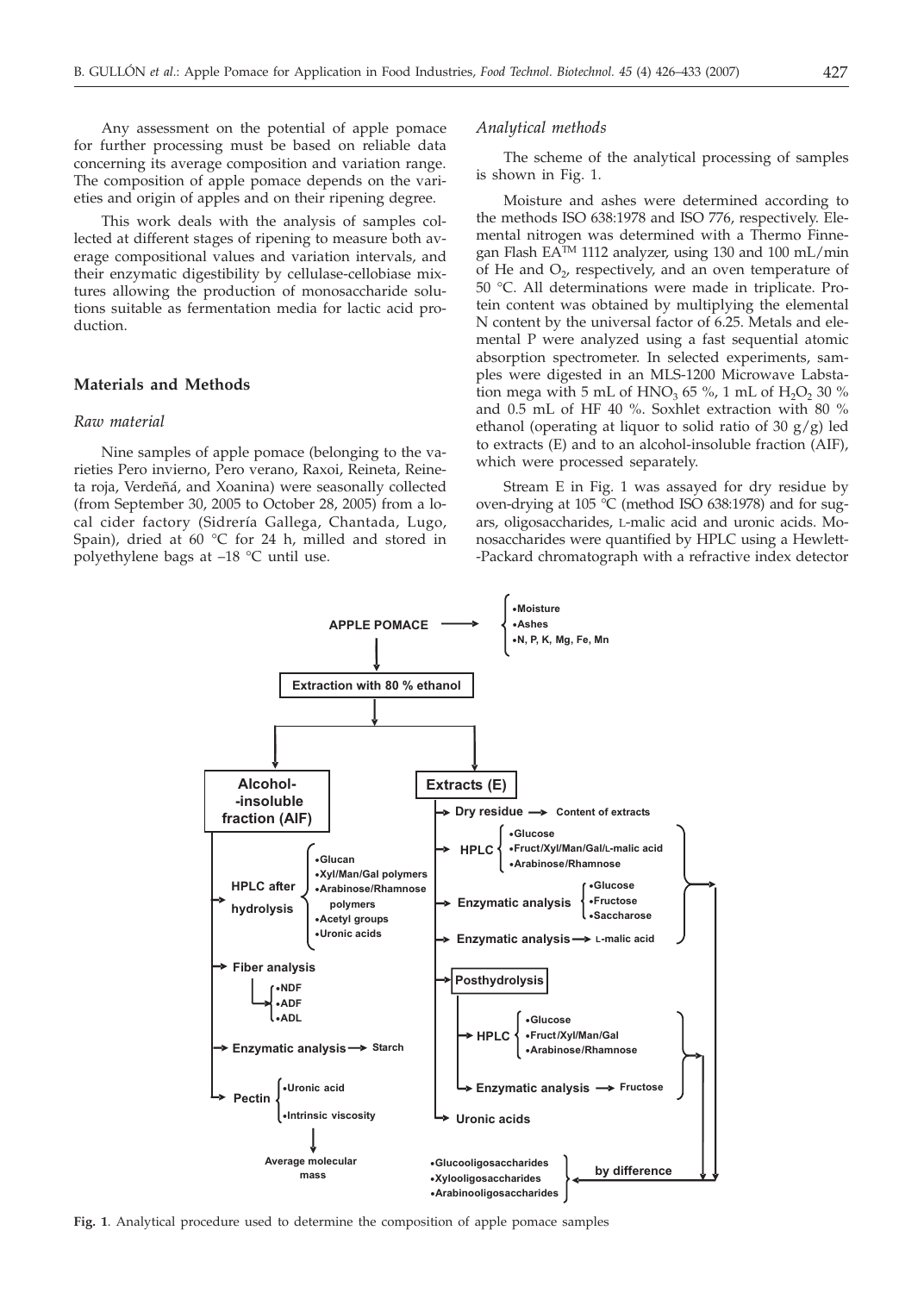(temperature, 50 °C). Other analysis conditions were: column, ION-300 (Transgenomic, Inc., USA); mobile phase, 0.003 M  $H_2SO_4$ ; flow, 0.6 mL/min. In HPLC chromatograms, glucose was eluted separately, fructose, xylose, mannose, galactose and malic acid were eluted together in a second peak, and arabinose and rhamnose were eluted together in a third peak. Additional determinations of glucose, fructose and saccharose were performed using the Boehringer Mannheim enzymatic kit reference number 10716260035. The L-malic acid content was measured using the Boehringer Mannheim enzymatic kit reference number 10139068035. Glucooligosaccharides, xylooligosaccharides and arabinooligosaccharides were measured by HPLC determination of the increase in sugar concentration caused by acid posthydrolysis of liquors (*5*). The results were corrected for fructose decomposition, because this sugar was partially degraded during posthydrolysis. Uronic acids were determined using the method of Blumenkrantz and Asboe-Hansen (*6*).

Stream AIF in Fig. 1 was subjected to quantitative acid hydrolysis (TAPPI T13m method), and liquors were assayed by HPLC as described above. The results allowed the determination of the contents of glucose polymers (here referred as glucan), hemicellulosic polysaccharides and acetyl groups. Hemicelluloses made up of xylose, galactose and manose units were quantified separately from hemicelluloses made up of arabinose and rhamnose units. Uronic acids were determined using the same method cited above. Neutral detergent fiber (NDF), acid detergent fiber (ADF) and acid detergent lignin (ADL) were determined according to the methods of Goering and Van Soest (*7*). Starch was determined enzymatically (Boehringer Mannheim kit reference number 10207748035). Pectins and pectin properties (intrinsic viscosity and anhydrogalacturonic acid content) were determined according to Hwang *et al.* (*8*).

## *Enzymatic hydrolysis*

Enzymatic hydrolysis assays of sterilised samples (autoclave treatment at 121 °C for 20 min) were carried out at 48.5 °C in Erlenmeyer flasks with orbital agitation  $(150$  rpm). pH was kept at 4.85 using 0.05 M citric acid/ sodium citrate buffer. Enzyme concentrates were Cellu-

Table 1. Compositional data of apple pomace samples

clast 1.5 L and NS50010 from Novozymes, Spain. The cellulase activity of Celluclast 1.5 L was measured by the filter paper assay (*9*) and the activity was expressed in terms of filter paper units (FPU). The  $\beta$ -glucosidase activity of NS50010 concentrates was measured by the *p*-nitrophenyl-b-D-glucopyranoside (pNPG) assay (*10*) and reported as International Units (IU). Experiments were carried out at liquor to solid ratio of 16 g/g with cellulase and cellobiase loadings of 8.5 UPF/g of apple pomace and 5 UI/UPF, respectively. The total volume of the mixtures was 50 mL. At selected reaction times, samples were withdrawn from the reaction media, centrifuged, filtered and analysed by HPLC by the same method cited above.

## **Results and Discussion**

#### *Sample composition and variability*

During the 2005 season, nine samples of pomace from different apple varieties collected at known locations were taken from the press. Most samples came from the Lugo province, in the North-West of Spain, and corresponded to varieties Pero and Reineta.

Apple pomace samples were assayed for moisture, ashes**,** protein, P and metal ions (see Table 1). The moisture content of samples varied in a narrow range (71.5– –78.6 mass percent of wet samples from press) with an average value of 74.4 mass percent. As the pressing conditions were the same in all cases, the variability of data was ascribed to factors such as type of apple and ripening degree. This local industry does not employ externally added enzymes in the process which could affect the juice extraction yields. Ash content was similar in all samples showing an average value of 1.53 %. The contents of protein, P and metal ions are important for this work because they are suitable components for making fermentation media, and their presence in hydrolysates would reduce the need for nutrient supplementation. The experimental data in Table 1 are in agreement with reported data (*1*), and confirm the expected low protein content (in the range 2.79–4.10 %). The results show that the concentrations of P, Fe and Mg in a suspension con-

| No. | M <sup>a</sup> | SD.         | $\mathbf{Ash}^{\mathsf{b}}$ | SD.     | Prot. <sup>b</sup> SD |            | $P^{c}$ | SD.         | $K^c$ | SD.        | $Mn^c$ | SD.        | Fe <sup>c</sup> | SD.     | $M\varrho^c$ | SD.        |
|-----|----------------|-------------|-----------------------------|---------|-----------------------|------------|---------|-------------|-------|------------|--------|------------|-----------------|---------|--------------|------------|
|     | 74.3           | $+0.004$    | 1.66                        | $+0.03$ | 2.94                  | $\pm 0.04$ | 758     | $\pm 5.30$  | 676   | $+0.05$    | 3.96   | $+0.16$    | 31.8            | $+1.77$ | 360          | $+22.87$   |
|     | 74.4           | $+0.014$    | 1.48                        | $+0.01$ | 2.79                  | $\pm 0.04$ | 678     | ±27.15      | 578   | $\pm 0.20$ | 3.33   | $\pm 0.25$ | 29.7            | $+1.08$ | 331          | $\pm 5.36$ |
| 3.  | 72.3           | $+0.001$    | 1.47                        | $+0.02$ | 2.92                  | $\pm 0.18$ | 756     | $\pm 17.65$ | 662   | $\pm 0.18$ | 4.09   | $+0.13$    | 24.8            | $+0.73$ | 381          | $+2.04$    |
|     | 71.5           | $+0.008$    | 1.47                        | $+0.01$ | 3.40                  | $\pm 0.13$ | 793     | $\pm 30.46$ | 649   | $\pm 0.11$ | 4.72   | $+0.14$    | 29.7            | $+0.49$ | 350          | $+3.54$    |
| 5.  | 78.6           | $\pm 0.005$ | 1.62                        | $+0.04$ | 3.79                  | $\pm 0.04$ | 805     | $\pm 30.25$ | 654   | $+0.06$    | 5.27   | $+0.26$    | 27.4            | $+0.99$ | 402          | $+8.79$    |
| 6   | 75.4           | $+0.002$    | 1.50                        | $+0.00$ | 3.63                  | $\pm 0.06$ | 861     | $\pm 10.11$ | 685   | $\pm 0.20$ | 5.00   | $+0.04$    | 27.8            | $+0.67$ | 435          | $+6.40$    |
|     | 74.8           | $+0.003$    | 1.49                        | $+0.04$ | 3.77                  | $+0.20$    | 925     | $+17.43$    | 660   | $+0.17$    | 5.18   | $+0.10$    | 29.7            | $+1.35$ | 418          | $+1.82$    |
| 8   | 73.3           | $+0.002$    | 1.57                        | $+0.03$ | 3.65                  | $+0.04$    | 982     | $\pm 25.40$ | 729   | $+0.06$    | 5.78   | $+0.09$    | 27.5            | $+1.48$ | 480          | $+6.82$    |
|     | 74.9           | $+0.004$    | 1.53                        | $+0.07$ | 4.10                  | $+0.22$    | 1090    | ±44.12      | 678   | $\pm 0.14$ | 5.49   | $+0.07$    | 33.3            | $+0.35$ | 489          | $+6.07$    |

<sup>a</sup>Data expressed as mass percent of pomace as received directly from the press

bData expressed as mass percent of oven-dry pomace

c Data expressed as mg/kg

SD: standard deviation; *N*=3; M: moisture; Prot.: protein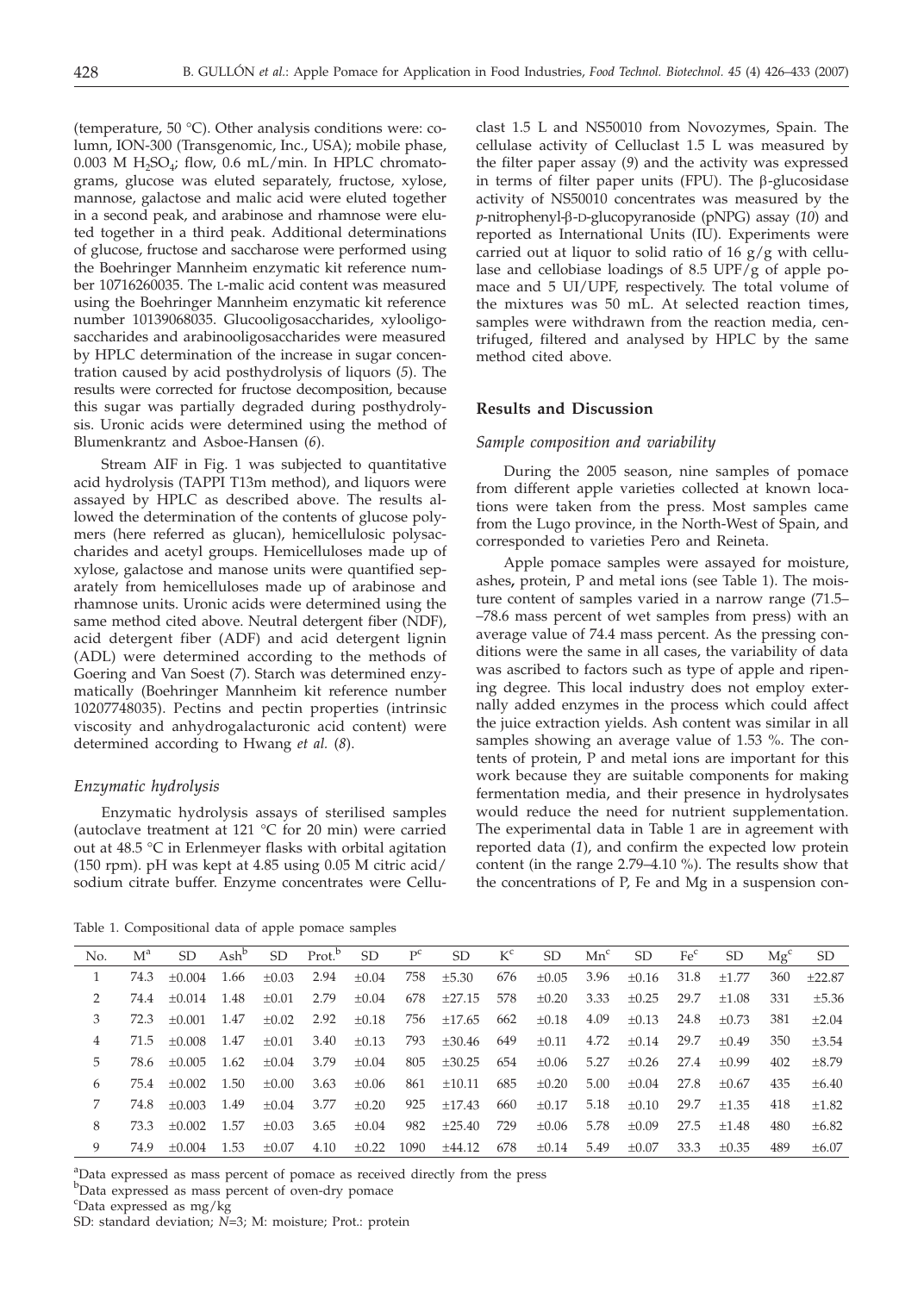taining 100 g pomace/L would exceed the requirements for MRS culture media (usually employed for acid bacteria).

Further information on the composition of different types of pomace was obtained by fractionating the substrates with 80 % ethanol under standard conditions (see Fig. 1). Table 2 shows the experimental data determined for the content in ethanol-soluble compounds of apple pomace (stream E in Fig. 1). The results varied in a

Table 2. Mass fraction of extracts in apple pomace samples

| No.            | Mass fraction (percent of<br>oven-dry apple pomace) | <b>SD</b>  |
|----------------|-----------------------------------------------------|------------|
| $\mathbf{1}$   | 38.1                                                | ±0.22      |
| 2              | 31.7                                                | $\pm 0.09$ |
| 3              | 40.5                                                | $\pm 0.05$ |
| $\overline{4}$ | 34.9                                                | $\pm 0.04$ |
| 5              | 44.4                                                | $\pm 0.18$ |
| 6              | 39.2                                                | ±0.22      |
| 7              | 35.8                                                | $\pm 0.12$ |
| 8              | 40.6                                                | $\pm 0.29$ |
| 9              | 39.7                                                | $\pm 0.08$ |

SD: standard deviation; *N*=2

broad range (from  $(31.7\pm0.09)$  to  $(44.4\pm0.18)$  mass percent of dry matter), with an average value of 38.5 mass percent of dry matter. The practical importance of these data for the purposes of this work comes from the fact that the ethanol-soluble fraction includes sugars and L-malic acid, which would also be extracted in the enzymatic hydrolysis media.

Complementary information on the components of the ethanol-soluble fraction is given in Table 3. Fructose was the major component, accounting for 41.8–52.5 mass

Table 3. Composition of the extracts (E)

percent of ethanol-soluble compounds. This amount corresponded to 14.9–20.0 mass percent of oven-dry apple pomace, with an average value of 18.1 mass percent. These data are within the range reported by Kennedy *et al.* (*1*) (variation range, 13–27 mass percent of oven-dry apple pomace). The second most important extractable component was glucose, which accounted for 14.9–22.1 mass percent of ethanol-soluble compounds, corresponding to 5.2–9.0 mass percent of oven-dry apple pomace (average value, 7.4 mass percent). These results are in the range of reported data (*1*).

Minor amounts of arabinose and rhamnose (joint contribution, 2.4–3.1 mass percent of oven-dry apple pomace), xylose, galactose and mannose (0.3–4.2 mass percent of oven-dry apple pomace) and saccharose (1.3–2.8 mass percent of oven-dry apple pomace) were also present in the samples. Malic acid accounted for 1.0–1.3 mass percent of oven-dry apple pomace. The relative amounts of other components as arabinooligosaccharides are negligible for the purposes of this work. The above results confirm that a substantial part of ethanol-soluble compounds (83–91 mass percent) corresponds to monosaccharides, saccharose and malic acid, which are potential carbon sources for lactic acid bacteria.

The ethanol-insoluble fraction (stream AIF in Fig. 1) acounted for 55.6–68.3 mass percent of apple pomace, and contained mainly polysaccharides (cellulose, starch and hemicelluloses), pectin and lignin (see composition in Table 4). This fraction measures the potential of apple pomace as a raw material for dietetic fiber production or as a substrate for enzymatic hydrolysis of polysaccharides. Owing to the procedure employed for polysaccharide analysis (total saccharification and further HPLC quantification of sugars), no distinction can be made between cellulose and starch (both polysaccharides are converted into glucose upon hydrolysis). In the same way, the glucose-making part of xyloglucan also contributes to the total glucose content of polysaccharides. Be-

|                                  | Mass fraction (percent of extract, o.d.b.) |              |               |              |     |                 |     |                 |     |                                 |     |                 |     |                 |     |                 |               |            |
|----------------------------------|--------------------------------------------|--------------|---------------|--------------|-----|-----------------|-----|-----------------|-----|---------------------------------|-----|-----------------|-----|-----------------|-----|-----------------|---------------|------------|
| Sample                           | 1                                          | <b>SD</b>    | $\mathcal{P}$ | SD.          | 3   | <b>SD</b>       | 4   | SD.             | 5   | <b>SD</b>                       | 6   | SD.             | 7   | <b>SD</b>       | 8   | <b>SD</b>       | 9             | SD.        |
| Saccharose                       | 3.8                                        | $+0.04$      | 4.2           | $\pm 0.15$   | 6.8 | $\pm 0.12$      | 5.9 | $\pm 0.01$      | 4.2 | $\pm 0.07$                      | 4.3 | $\pm 0.17$      | 3.7 | $\pm 0.07$      | 5.1 | $\pm 0.04$      | 4.2           | $\pm 0.01$ |
| Glucose                          | 19.5                                       | $+0.02$ 17.6 |               | $+0.07$ 19.0 |     | $+0.07$ 14.9    |     | $\pm 0.06$ 19.2 |     | $\pm 0.15$ 18.1                 |     | $\pm 0.03$ 18.5 |     | $\pm 0.04$ 22.1 |     | $\pm 0.15$ 20.2 |               | $\pm 0.03$ |
| Fructose                         | 52.5                                       | $+0.26$ 46.4 |               | $+0.16$ 49.2 |     | $+0.39$ 43.7    |     |                 |     | $\pm 0.03$ 45.4 $\pm 0.20$ 47.5 |     | $\pm 0.05$ 41.8 |     | $\pm 0.01$ 50.2 |     | $+0.39$ 47.5    |               | $+0.12$    |
| Xylose, mannose<br>and galactose | 1.2                                        | $\pm 0.04$   | 5.5           | $\pm 0.06$   | 0.6 | $\pm 0.08$ 10.2 |     | $\pm 0.13$ 5.2  |     | $\pm 0.02$ 4.6                  |     | $\pm 0.18$ 11.7 |     | $\pm 0.88$      | 3.7 | $\pm 0.06$      | 1.9           | $\pm 0.06$ |
| L-malic acid                     | 2.6                                        | n.d.         | 3.3           | n.d.         | 2.9 | n.d.            | 3.1 | n.d.            | 2.8 | n.d.                            | 2.8 | n.d.            | 3.1 | n.d.            | 3.2 | n.d.            | 2.9           | n.d.       |
| Arabinose and<br>rhamnose        | 7.9                                        | $+0.25$      | 7.2           | $+0.22$      | 7.7 | $\pm 0.28$      | 7.3 | $\pm 0.13$      | 6.7 | $\pm 0.02$ 7.6                  |     | $\pm 0.11$      | 8.1 | $\pm 0.06$ 6.9  |     | $\pm 0.48$      | 6.0           | $\pm 0.01$ |
| Glucooligo-<br>saccharides       | 3.8                                        | $+0.45$      | 5.2           | $+0.22$ 5.9  |     | $\pm 0.18$      | 5.1 | $\pm 0.14$ 3.0  |     | $\pm 0.28$                      | 6.6 | $\pm 0.07$ 3.3  |     | $\pm 0.17$      | 5.0 | $\pm 0.14$      | 6.1           | $\pm 0.19$ |
| Xylooligo-<br>saccharides        | 3.7                                        | $\pm 0.27$   | 2.1           | $\pm 0.15$   | 2.6 | $\pm 0.17$ 1.2  |     | $\pm 0.42$      | 1.5 | $\pm 0.34$                      | 1.8 | $\pm 0.43$      | 1.8 | $\pm 0.19$      | 1.3 | $\pm 0.31$      | 1.4           | $\pm 0.08$ |
| Arabinooligo-<br>saccharides     | 0.4                                        | $\pm 0.11$   | 0.4           | $\pm 0.06$   | 0.2 | $\pm 0.01$      | 0.5 | $\pm 0.03$      | 0.4 | $\pm 0.05$                      | 0.3 | $\pm 0.02$      | 0.4 | $\pm 0.04$      | 0.2 | $\pm 0.01$      | $0.2^{\circ}$ | $\pm 0.03$ |
| Uronic acids                     | 2.7                                        | $+0.12$      | 3.1           | $\pm 0.07$   | 2.8 | $\pm 0.15$      | 3.2 | $\pm 0.06$      |     | 2.3 $\pm 0.09$ 2.2              |     | $\pm 0.16$ 3.3  |     | $\pm 0.21$      | 2.9 | $\pm 0.04$      | 3.3           | $\pm 0.20$ |

SD: standard deviation; n.d.: no data; *N*=3; o.d.b.: oven dry basis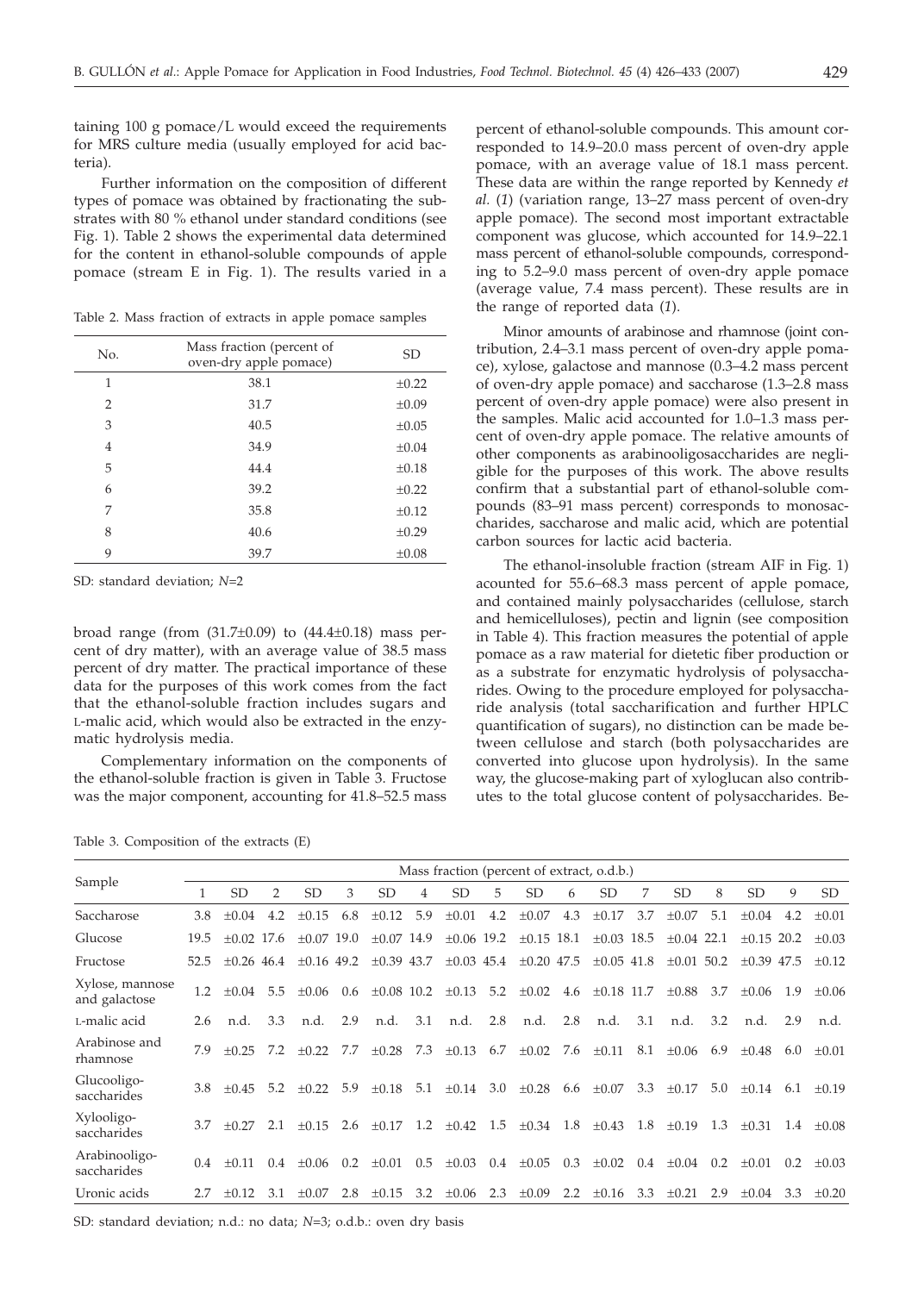|                                  | Mass fraction (percent of AIF, o.d.b.) |                                                                                                                                                                   |     |                          |               |                |   |                                                                 |   |                |   |                |     |                 |     |                            |      |                |
|----------------------------------|----------------------------------------|-------------------------------------------------------------------------------------------------------------------------------------------------------------------|-----|--------------------------|---------------|----------------|---|-----------------------------------------------------------------|---|----------------|---|----------------|-----|-----------------|-----|----------------------------|------|----------------|
| Sample                           |                                        | SD                                                                                                                                                                | 2   | <b>SD</b>                | 3             | SD.            | 4 | SD.                                                             | 5 | SD.            | 6 | <b>SD</b>      | 7   | SD.             | 8   | SD.                        | 9    | SD.            |
| Glucan                           | 42.9                                   | $+0.12$                                                                                                                                                           |     | 49.1 $\pm 0.24$          | 47.4          |                |   | $\pm 0.33$ 44.2 $\pm 0.35$ 34.3 $\pm 0.18$ 37.3 $\pm 0.04$ 41.2 |   |                |   |                |     | $\pm 0.12$ 38.9 |     | $+0.15$ 37.0               |      | $+0.05$        |
| Starch                           |                                        | $17.1 + 0.29$ $22.4 + 0.85$ $22.1 + 0.38$ $15.9 + 0.60$ $10.5 + 0.53$ $10.7 + 0.38$ $12.1 + 0.51$ $10.3$                                                          |     |                          |               |                |   |                                                                 |   |                |   |                |     |                 |     | $+0.46$                    |      | $9.8 + 0.58$   |
| XOn <sup>1</sup>                 |                                        | $13.0 \pm 0.18$ $13.4 \pm 0.12$ $12.8 \pm 0.13$ $14.2 \pm 0.08$ $13.4 \pm 0.09$ $13.7 \pm 0.04$ $13.6 \pm 0.25$ $14.2$                                            |     |                          |               |                |   |                                                                 |   |                |   |                |     |                 |     | $+0.13$                    | 13.9 | $+0.05$        |
| $ARn^2$                          |                                        | $8.1 + 0.10$                                                                                                                                                      |     | $8.2 + 0.22$             |               | 8.8 $\pm 0.10$ |   | 9.3 $\pm 0.16$                                                  |   | 9.7 $\pm 0.13$ |   | 8.7 $\pm 0.07$ | 9.1 | $+0.12$         | 9.1 | $+0.24$                    |      | 9.6 $\pm 0.02$ |
| Acetyl groups                    |                                        | 1.2 $\pm 0.04$                                                                                                                                                    | 0.0 | $\overline{\phantom{a}}$ | $0.0^{\circ}$ | $\equiv$       |   | $1.3 \pm 0.13$                                                  |   | $1.6 \pm 0.09$ |   | $1.5 \pm 0.05$ |     | $1.4 \pm 0.06$  | 1.5 | $+0.04$                    |      | $1.6 \pm 0.03$ |
| Acid-insoluble<br>residue        |                                        | 17.3 ±0.08 15.5 ±0.13 15.8 ±0.11 17.2 ±0.14 19.0 ±0.09 18.8 ±0.11 19.0 ±0.08 19.1 ±0.10 19.1 ±0.06                                                                |     |                          |               |                |   |                                                                 |   |                |   |                |     |                 |     |                            |      |                |
| Uronic acids                     |                                        | $14.1 \pm 0.21$ $10.8 \pm 0.15$ $13.7 \pm 0.38$ $13.7 \pm 0.19$ $16.9 \pm 0.22$ $16.1 \pm 0.19$ $14.9 \pm 0.11$ $15.5 \pm 0.19$ $16.0 \pm 0.04$                   |     |                          |               |                |   |                                                                 |   |                |   |                |     |                 |     |                            |      |                |
| Neutral detergent<br>fiber (NDF) |                                        | $68.8$ $\pm 0.08$ $64.6$ $\pm 0.24$ $66.5$ $\pm 0.18$ $66.5$ $\pm 0.24$ $62.1$ $\pm 0.17$ $65.7$ $\pm 0.06$ $65.6$ $\pm 0.23$ $63.5$ $\pm 0.25$ $65.4$ $\pm 0.18$ |     |                          |               |                |   |                                                                 |   |                |   |                |     |                 |     |                            |      |                |
| Acid detergent<br>fiber (ADF)    |                                        | $40.4 \pm 0.27$ 36.6 $\pm 0.22$ 36.6 $\pm 0.16$ 40.4 $\pm 0.16$ 42.2 $\pm 0.08$ 41.8 $\pm 0.10$ 41.2 $\pm 0.21$ 40.7                                              |     |                          |               |                |   |                                                                 |   |                |   |                |     |                 |     | $\pm 0.06$ 41.4 $\pm 0.26$ |      |                |
| Acid detergent<br>lignin (ADL)   |                                        | $15.8 \pm 0.14$ $13.8 \pm 0.09$ $16.4 \pm 0.14$ $14.6 \pm 0.19$ $16.8 \pm 0.05$ $16.4 \pm 0.13$ $14.8 \pm 0.08$ $16.6 \pm 0.06$ $17.1$                            |     |                          |               |                |   |                                                                 |   |                |   |                |     |                 |     |                            |      | $+0.09$        |

Table 4. Composition of the alcohol-insoluble fraction (AIF)

<sup>1</sup>XOn: polysaccharides made up of xylose, mannose and galactose

<sup>2</sup>ARn: polysaccharides made up of arabinose and rhamnose

SD: standard deviation; *N*=3; o.d.b.: oven dry basis

cause of this, the joint contribution of cellulose, starch and glucose components of xyloglucan are referred to as glucan in this work. Glucan accounted for 34.3–49.1 mass percent of oven-dry AIF, corresponding to 19.1–33.5 mass percent of oven-dry apple pomace (average value, 25.0 mass percent).

Xylose, mannose and galactose moieties, making part of hemicellulosic polymers (*e.g.* arabinoxylan and arabinogalactan), varied in narrow range (12.8–14.2 mass percent of oven-dry AIF), whereas arabinose and rhamnose units (this latter making part of rhamnogalacturonan) accounted jointly for 8.1–9.7 mass percent of AIF. The same data corrected to express the corresponding contents as mass percent of oven-dry pomace led to average values of 8.5 for xylose, mannose and galactose moieties and 5.2 for arabinose and rhmanose moieties.

The results obtained for fibers and starch provided further insight in order to assess the relative proportions of glucose determined by HPLC coming from cellulose, starch or hemicellulosic polymers. Fiber analysis has been used in literature to assess the composition of pomace

(*1*,*11*). From data in Table 4, the proportion of cellulose in stream AIF (calculated as the difference between the contents of acid detergent fiber (ADF) and acid detergent lignin(ADL)) varied in the range from 20.2 to 26.4 mass percent of AIF, corresponding to 42.6 to 73.8 percent of the glucan contained in this fraction. Comparatively, lower proportions of glucose came from starch, which accounted for 9.8–22.4 mass percent of AIF. On the other hand, the hemicellulose content of pomaces (calculated as the difference between NDF and ADF) varied in the range 20.0–29.9 mass percent of AIF.

Stream AIF also contained pectin, a backbone of  $(1 \rightarrow 4)$  --a-D-galacturonan with ramified rhamnogalacturonan regions highly substituted by neutral sugar-rich side chains (*12*). Table 5 shows the experimental data concerning the pectin content of apple pomace samples, which varied in the range 9.2–12.8 mass percent of dry apple pomace. These results are in good agreement with reported data (*1,13*). Galacturonic acid accounted for 73.5–79.0 mass percent of pectins, a range of values above the reported data (*8*,*13*). Determination of the in-

Table 5. Pectin fraction in pomace samples and parameters measuring the quality of pectins

|                                                   | Sample |     |   |     |   |     |                |     |                                                                                                                                                 |               |   |     |   |     |   |     |   |     |
|---------------------------------------------------|--------|-----|---|-----|---|-----|----------------|-----|-------------------------------------------------------------------------------------------------------------------------------------------------|---------------|---|-----|---|-----|---|-----|---|-----|
| Parameter                                         |        | SD. | 2 | SD. | 3 | SD. | $\overline{4}$ | SD. | 5                                                                                                                                               | <sub>SD</sub> | 6 | SD. | 7 | SD. | 8 | SD. | 9 | SD. |
| Pectin<br>fraction <sup>1</sup>                   |        |     |   |     |   |     |                |     | 11.7 n.d. 11.6 n.d. 9.7 n.d. 12.8 n.d. 9.2 n.d. 10.3 n.d. 11.2 n.d. 10.2 n.d. 10.4 n.d.                                                         |               |   |     |   |     |   |     |   |     |
| AGA fraction <sup>2</sup>                         |        |     |   |     |   |     |                |     | $73.5 \pm 0.90$ $76.1 \pm 1.29$ $76.6 \pm 1.08$ $75.0 \pm 1.10$ $77.0 \pm 0.35$ $77.1 \pm 0.56$ $75.6 \pm 1.14$ $75.4 \pm 1.98$ $78.9 \pm 0.65$ |               |   |     |   |     |   |     |   |     |
| Intrinsic viscosity/<br>(mL/g)                    |        |     |   |     |   |     |                |     | 76.7 n.d. 67.2 n.d. 70.1 n.d. 63.0 n.d. 79.6 n.d. 90.5 n.d. 71.6 n.d. 88.4 n.d. 79.7 n.d.                                                       |               |   |     |   |     |   |     |   |     |
| Average molecular<br>$\text{mass}/(\text{g/mol})$ |        |     |   |     |   |     |                |     | 31100 n.d. 26300 n.d. 27800 n.d. 24300 n.d. 32400 n.d. 38500 n.d. 28600 n.d. 37400 n.d. 32400 n.d.                                              |               |   |     |   |     |   |     |   |     |

<sup>1</sup>Data expressed as mass percent of oven-dry apple pomace

<sup>2</sup>Anhydrogalacturonic acid fraction in pectins: data expressed as mass percent of oven-dry pectin

SD: Standard deviation; nd: no data; *N*=3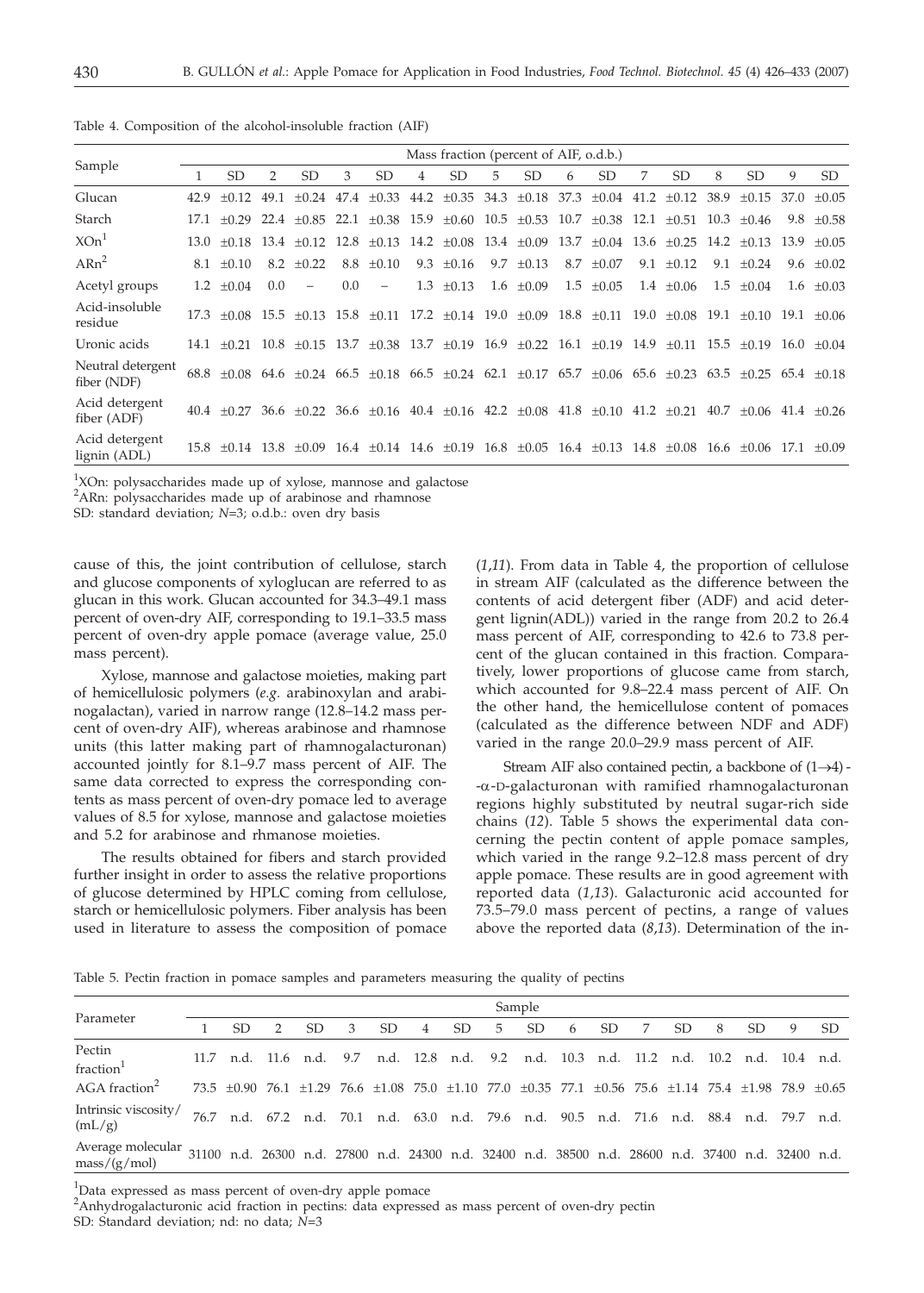trinsic viscosity of pectins (with results in the range 63.0–90.5 mL/g), slightly lower than the ones reported by Hwang *et al.* (*8*), allowed the determination of their mean molecular mass, which was calculated using the equation of Mark-Houwink:

$$
\eta = 0.0216 \times M_{\rm r}^{0.79} \tag{1/}
$$

where  $\eta$  is the intrinsic viscosity (mL/g) and  $M_r$  the average molecular mass  $(g/mol)$ . This equation is suitable for pectins with  $M_r$  values in the range  $20\,000$ –200 000  $g/mol$  (14). The experimental results ( $M<sub>r</sub>$  in the range 24 300–38 500) corresponded to the lower part of the variation range of commercial pectins (20 000–200 000 g/mol) according to Pagan (*15*). It can be noted that the acidic media employed in the pectin extraction step result in random breakdown of glycosidic bonds (*8*,*16*).

## *Enzymatic digestibility of pomace*

The manufacture of culture media from apple pomace with maximal monosaccharide concentrations involves the saccharification of polysaccharides, which can be performed by using enzymes. In this work, a mixture of Celluclast 1.5 L cellulases (with low  $\beta$ -glucosidase activity) and NS50010  $\beta$ -glucosidase was used in order to achieve the enzymatic hydrolysis of cellulose without accumulation of cellobiose in the reaction media. Besides b-glucosidase activity, this last complex also contains amylolytic activity, being able to cause the saccharification of starch. Considering different compositions of pomaces, the maximum concentrations of the desired products achieved after total saccharification upon enzymatic hydrolysis (here denoted 'potential concentrations') for a given liquor to solid ratio can be calculated. Table 6a lists the potential concentrations obtainable under the operational conditions employed in this work (liquor to solid ratio,  $16 \frac{g}{g}$ . The potential glucose concentrations varied in a broad range (18.3–26.2  $g/L$ ), with an average value of 22.1 g/L. The joint potential concentrations of fructose, xylose, mannose, galactose and malic acid accounted for 18.3 g/L as an average, whereas the joint potential concentrations of arabinose and rhamnose accounted for about  $5.4$  g/L. As it can be seen, the values for this two last fractions were similar in all samples.

Fig. 2 shows the time course of sugar concentrations corresponding to enzymatic hydrolysis experiments. Significant amounts of sugars were present in the hydrolysis media at the beginning of the reaction, owing to the pomace content of free monosaccharides and malic acid. The experimental results confirmed the high susceptibility of substrates towards enzymatic hydrolysis,

#### Table 6. Data on enzymatic hydrolysis of apple pomace

a) Potential composition of enzymatic hydrolysates using a liquor to solid ratio of 16  $g/g$ 

| No.            | $\gamma$ (glucose)/(g/L) | $\gamma$ (FXO) <sup>1</sup> /(g/L) | $\gamma (AR)^2/(g/L)$ |
|----------------|--------------------------|------------------------------------|-----------------------|
|                | 22.6                     | 18.8                               | 5.2                   |
| $\mathcal{D}$  | 26.2                     | 16.7                               | 5.1                   |
| 3              | 24.4                     | 18.2                               | 5.4                   |
| $\overline{4}$ | 22.9                     | 18.0                               | 5.6                   |
| 5              | 18.3                     | 19.3                               | 5.4                   |
| 6              | 20.5                     | 18.6                               | 5.4                   |
| 7              | 21.9                     | 18.1                               | 5.7                   |
| 8              | 21.6                     | 19.5                               | 5.3                   |
| 9              | 20.7                     | 18.1                               | 5.3                   |

| No.            | $Y_{G}^{3}/\frac{9}{6}$ | <b>SD</b>  | $Y_{\text{FXO}}^4/\%$ | <b>SD</b>  | $Y_{AR}^{5/9/6}$ | <b>SD</b>  |
|----------------|-------------------------|------------|-----------------------|------------|------------------|------------|
|                | 84.7                    | $\pm 2.24$ | 80.3                  | $\pm 0.88$ | 58.6             | ±2.22      |
| 2              | 81.5                    | $\pm 0.47$ | 76.0                  | $\pm 0.44$ | 50.6             | $\pm 0.01$ |
| 3              | 87.6                    | $\pm 0.03$ | 89.4                  | $\pm 1.50$ | 58.5             | $\pm 1.63$ |
| $\overline{4}$ | 81.7                    | $\pm 0.60$ | 71.3                  | $\pm 0.76$ | 46.6             | $\pm 3.47$ |
| 5              | 86.4                    | $\pm 1.60$ | 90.1                  | ±1.96      | 55.0             | $\pm 0.47$ |
| 6              | 82.7                    | $\pm 1.42$ | 79.8                  | $\pm 0.06$ | 55.4             | $\pm 0.49$ |
| 7              | 85.1                    | $\pm 0.63$ | 78.2                  | $\pm 0.32$ | 51.6             | $\pm 0.42$ |
| 8              | 80.0                    | $\pm 1.13$ | 80.8                  | $\pm 0.46$ | 56.0             | $\pm 0.89$ |
| 9              | 82.5                    | $\pm 0.84$ | 86.5                  | $\pm 1.25$ | 52.0             | $\pm 0.15$ |

<sup>1</sup>FXO includes fructose, xylose, mannose and galactose

<sup>2</sup>AR includes arabinose and rhamnose

<sup>3</sup>Calculated as percentage of potential glucose concentration

4 Calculated as percentage of the sum of potential concentrations of fructose, xylose, mannose, galactose and malic acid <sup>5</sup>Calculated as percentage of the sum of potential concentrations of arabinose and rhamnose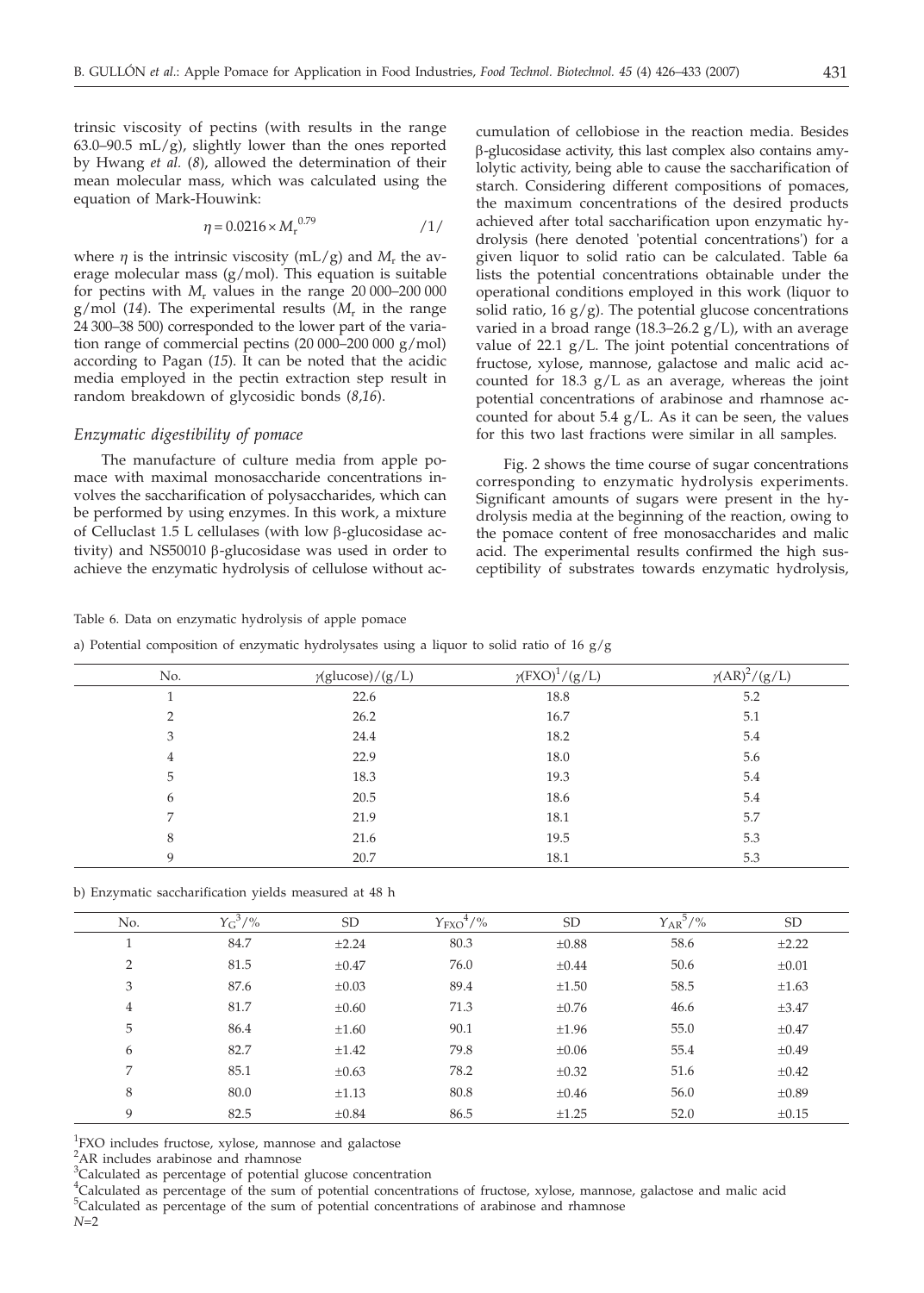

**Fig. 2.** Time course of sugars and malic acid concentration in enzymatic hydrolysates: a) glucose, b) fructose, xylose, mannose, galactose and malic acid, c) arabinose and rhamnose, *N*=2



**Fig. 3**. Dependence of glucose concentration measured at 48 h in hydrolysates on total glucan mass fraction in samples, *N*=2

with a high initial rate and flat concentration profiles for glucose after 10–15 h. Different profiles were observed for FXO and AR fractions.

Table 6b lists the enzymatic saccharification yields measured at 48 h that can vary in a narrow range (80– –87.6 % of the total glucan mass fraction). The experimental data showed a fairly linear interrelationship between the total glucan mass fraction of the samples and the glucose concentration achieved at 48 h of reaction, as it is shown in Fig. 3. The conversion of the fraction made up of fructose, xylose, mannose, galactose and malic acid accounted for 71.3–90.1 % of the potential values, whereas for fraction containing arabinose and rhamnose accounted for 46.6–58.6 % of the theoretical amounts. Taking into account the increase in glucose concentrations, it can be deduced that between 73 and 86 % of glucan (present as polysaccharide) was hydrolysed. Xylan and arabinan presented lower enzymatic digestibility.